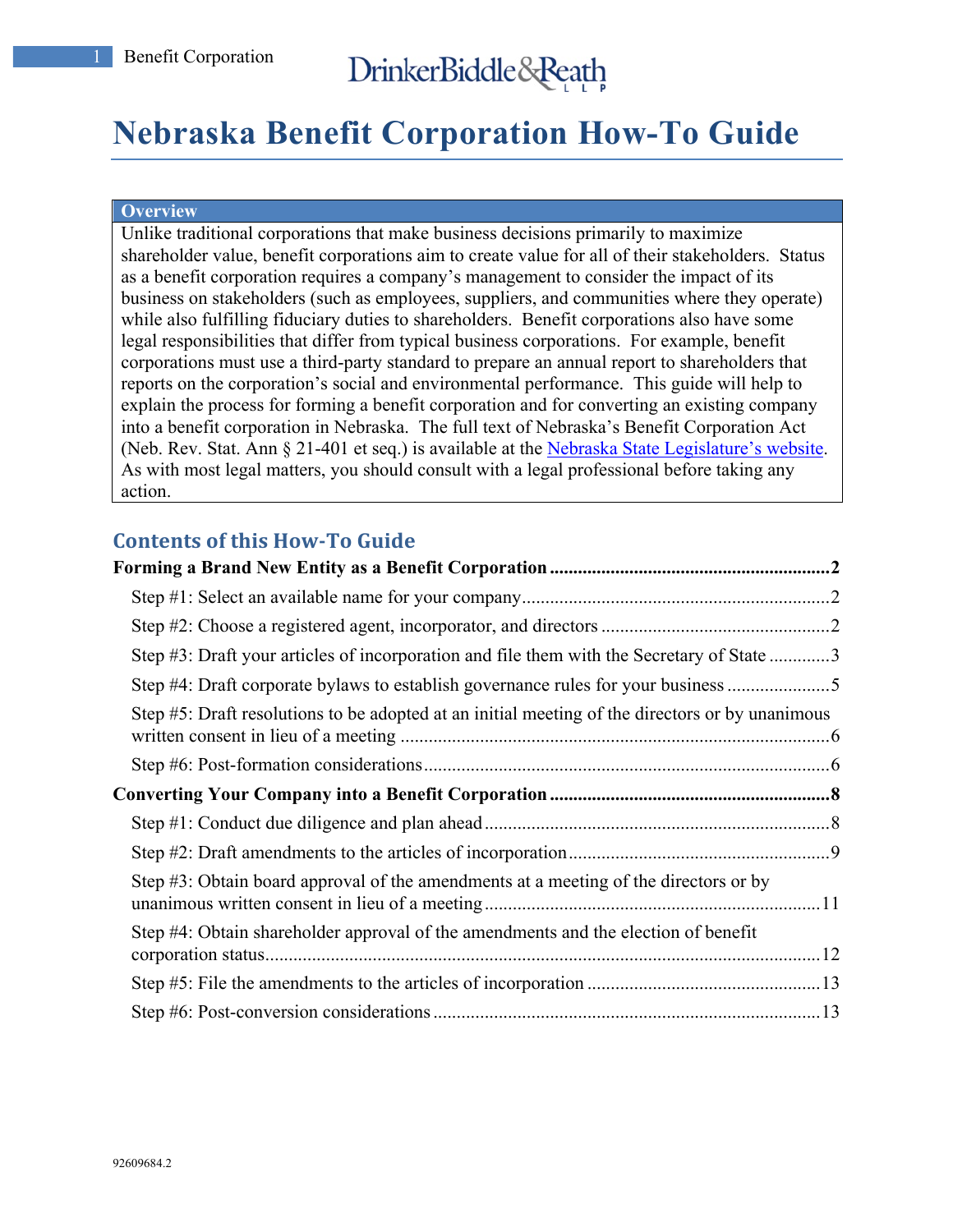# **Forming a Brand New Entity as a Benefit Corporation**

In Nebraska, the process for forming a benefit corporation tracks closely to the process of forming any other type of corporation. You must file articles of incorporation with the Nebraska Secretary of State and must state in that filing that the corporation is creating a benefit corporation.

## **Step #1: Select an available name for your company**

Your company's name cannot be the same as or too closely resemble another Nebraska corporation's name. The name that you choose must also include the word "association", "company", "corporation", "limited", or "incorporated", or an abbreviation of one of those words.

#### **Actions**

- Check the availability of your preferred name by submitting a written request to the Secretary of State's office by email at sos.corp@nebraska.gov, fax at  $(402)$  471-3666, or mail at P.O. Box 94608, Lincoln, NE 68509-4608. You may run also run a general search at the Secretary of State's online Corporate & Business Search.
- Reserve an available name for 120 days by filing an Application for Reservation of Corporate Name with the Nebraska Secretary of State.

# **Step #2: Choose a registered agent, incorporator, and directors**

You will need to designate a registered agent, incorporator, and directors. Every Nebraska corporation must have a registered agent that agrees to accept legal documents on behalf of the corporation if it is sued. The initial directors can be appointed by the incorporator, which should be documented in written resolutions that are signed by the incorporator. A publicly traded benefit corporation is required to, and any other benefit corporation may, appoint an individual to serve as a benefit director. A benefit director, in addition to his/her normal duties as a director, is responsible for issuing an opinion in the annual benefit report on the benefit corporation's progress in promoting its general public benefit and any specific public benefits during that year.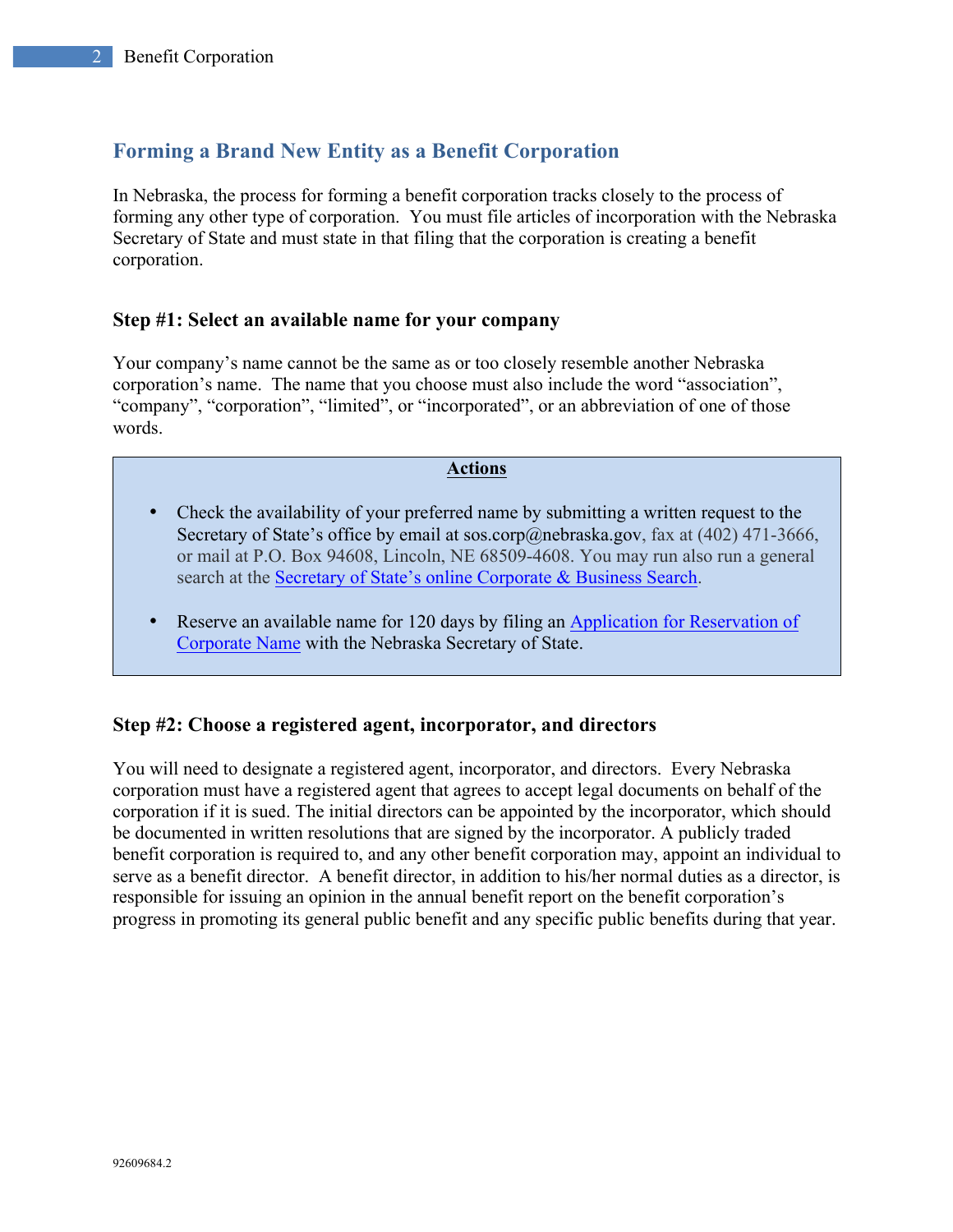|                                                                   | <b>Fill the Following Roles</b>                                                                                                                                                                |   |
|-------------------------------------------------------------------|------------------------------------------------------------------------------------------------------------------------------------------------------------------------------------------------|---|
| Registered agent                                                  | An individual who is a full-time resident of Nebraska or a<br>business entity that is registered with the Nebraska Secretary of<br>State.                                                      | ⊠ |
| Incorporator(s)                                                   | The person(s) who initiate the process of incorporating the<br>$\bullet$<br>company by signing and filing the articles of incorporation. A<br>corporation can have more than one incorporator. | ∇ |
| <b>Directors</b>                                                  | Members of your corporate board tasked with overseeing the<br>$\bullet$<br>affairs of your company.                                                                                            | ☑ |
| <b>Benefit Director</b><br>(Optional, unless)<br>publicly traded) | A director whose role is to opine on the company's compliance<br>$\bullet$<br>with its general public benefit and specific public benefit(s) in<br>the annual benefit report.                  | ☑ |
| <b>Benefit Officer</b><br>(Optional)                              | An officer of the Company with duties relating to the creation<br>$\bullet$<br>of the general public benefit and specific public benefit(s).                                                   | M |

|                                           | Draft the Following Documents                                                                                       |  |
|-------------------------------------------|---------------------------------------------------------------------------------------------------------------------|--|
| <b>Resolutions of</b><br>the Incorporator | Resolutions can be used to appoint the directors. Resolutions<br>should be written and signed by the incorporators. |  |

# **Step #3: Draft your articles of incorporation and file them with the Secretary of State**

Articles of incorporation must be created by drafting your own articles of incorporation, which must contain the information required by Neb. Rev. Stat. Ann § 21-220. Below we describe what must also be included in your company's articles of incorporation, as well as optional items that are permitted, but not required, by the Benefit Corporation Act.

**Statement of Status:** Your company's articles of incorporation must state explicitly that the company is a benefit corporation. This can be accomplished by including the following language to your articles of incorporation: "This corporation is a benefit corporation."

**Purpose:** By virtue of the Benefit Corporation Act, all benefit corporations automatically have the purpose of creating a material positive impact on society and the environment. This is called "general public benefit." You also have the option of identifying one or more "specific public benefit" purposes in your articles.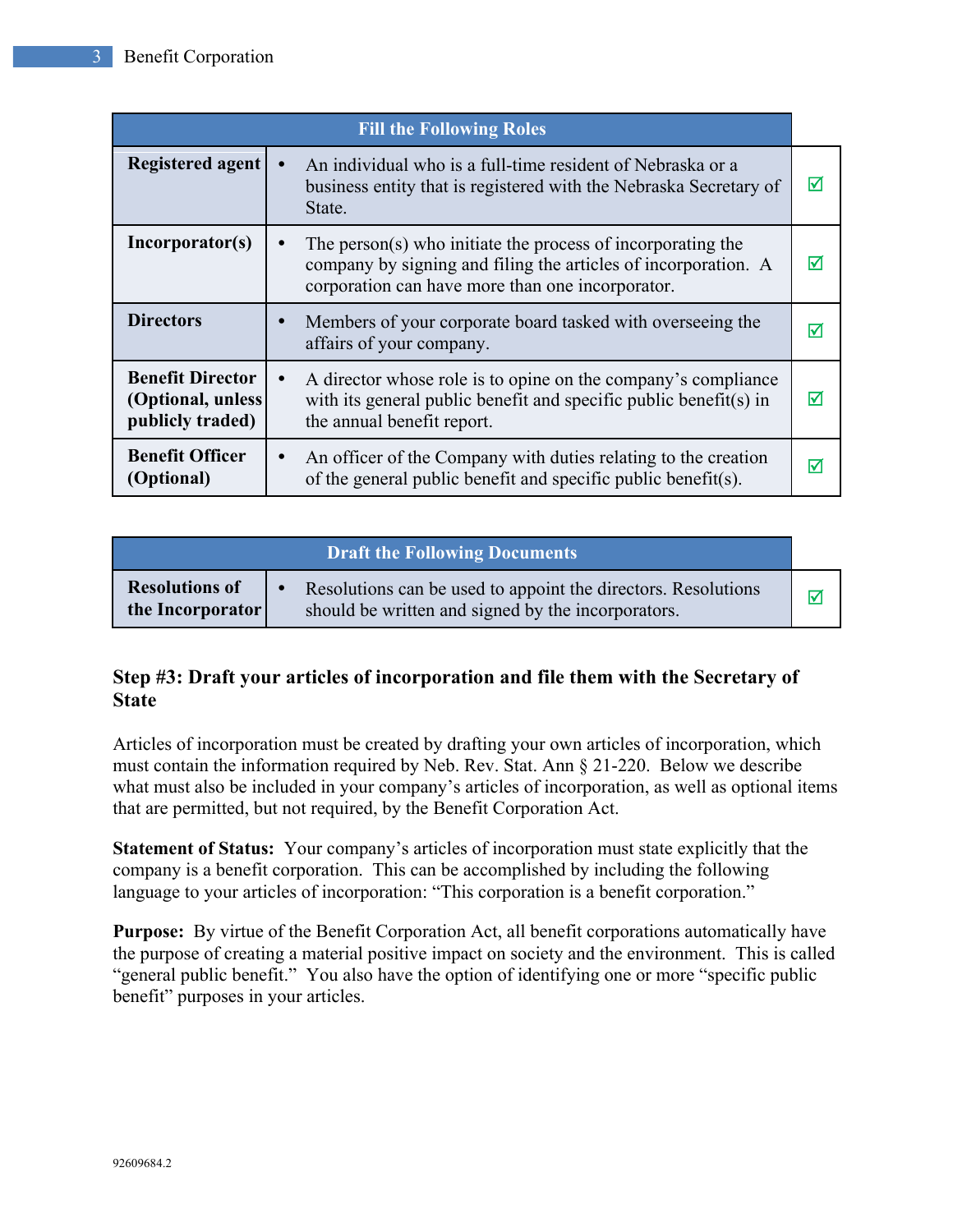## **Optional: Include a Specific Public Benefit or Benefits In Your Articles of Incorporation**

Nebraska permits benefit corporations to include one or more specific public benefit purposes in their articles of incorporation. Examples of "specific public benefits" include:

- Providing low-income or underserved individuals or communities with beneficial products or services.
- Promoting economic opportunity for individuals or communities beyond the creation of jobs in the normal course of business.
- Protecting or restoring the environment.
- Improving human health.
- Promoting the arts, sciences, or advancement of knowledge.
- Increasing the flow of capital to entities with a purpose to benefit society or the environment.
- Conferring any other particular benefit on society or the environment as specified in the benefit corporation's articles of incorporation.

*Note: In Nebraska, any amendment of the articles of incorporation to amend, add, or delete a specific public benefit must be approved by your shareholders by the minimum status vote (two-thirds of each class of the outstanding shares in the company must vote to approve).*

**Standard of Conduct:** The directors of a benefit corporation are required to consider the effect that their actions or inaction has on the following:

- The shareholders of the benefit corporation.
- The employees and workforce of the benefit corporation, its subsidiaries, and its suppliers.
- The interests of customers as beneficiaries of the general public benefit or specific public benefit purposes of the benefit corporation.
- Community and societal factors, including those of each community in which offices or facilities of the benefit corporation, its subsidiaries, or its suppliers are located.
- The local and global environment.
- The short-term and long-term interests of the benefit corporation, including benefits that may accrue to the benefit corporation from its long-term plans and the possibility that these interests may be best served by the continued independence of the benefit corporation.
- The ability of the benefit corporation to accomplish its general public benefit purpose and any specific public benefit purpose.

Your company may require directors to prioritize certain of the above-mentioned interests in pursuit of your company's general public benefit purpose or specific public benefit purpose, if any, by including a provision in the articles of incorporation that it intends to give priority to certain considerations over others.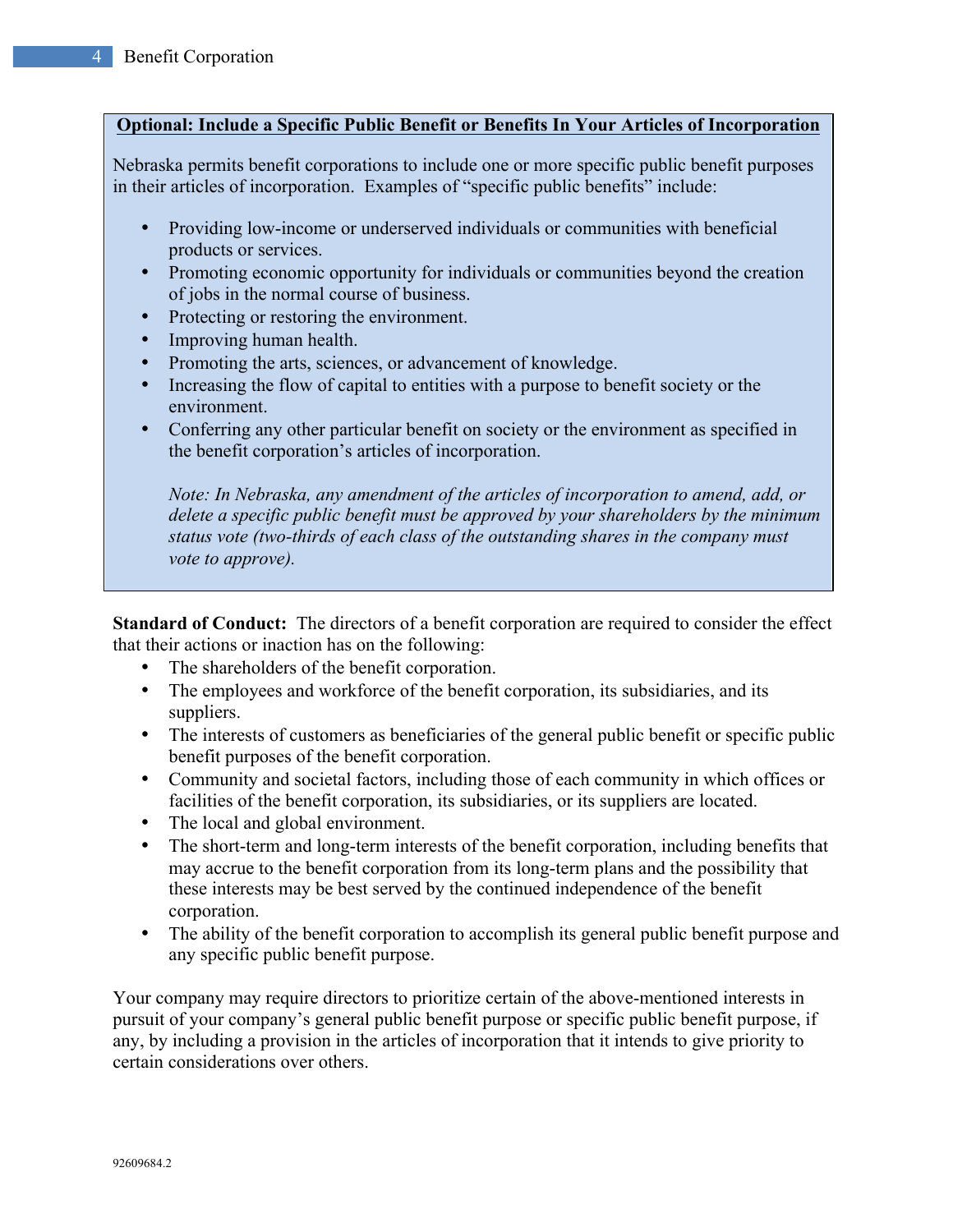**Standing for Benefit Enforcement Proceedings:** Certain parties may bring a claim against a benefit corporation by commencing a "benefit enforcement proceeding."

If the articles of incorporation are silent about this issue, benefit enforcement proceedings may be commenced only by:

- the benefit corporation itself;
- a director of the benefit corporation;
- a shareholder or a group of shareholders owning 2% or more of the outstanding shares of the benefit corporation at the time of the complained of act or omission; or
- a shareholder or a group of shareholders owning 5% or more of the outstanding equity of the benefit corporation's parent entity at the time of the complained of act or omission.

You may also include a provision in your articles of incorporation to authorize any other person or group to commence a benefit enforcement proceeding.

## **Drafting Your Articles of Incorporation**

## **Required Actions**

- Include each provision required by Neb. Rev. Stat. Ann §§ 21-220; 21-405.
- Put the provisions in the order in which they appear in the statute.
- Follow as closely as possible the wording of the statute.
- Do not forget to include the provision stating that the corporation is a benefit corporation.

## **Optional**

- Include one or more specific public benefit purpose(s).
- Identify one or more considerations that the board must prioritize over other considerations.
- Identify additional persons who are authorized to commence a benefit enforcement proceeding.

# **Step #4: Draft corporate bylaws to establish governance rules for your business**

#### **Actions**

- Consider some of the unique responsibilities of benefit corporations before crafting your bylaws.
- If the benefit corporation has chosen to appoint a "benefit officer", the corporation should consider whether to include provisions in its bylaws setting forth the duties and powers of the position.

*Note: Nebraska benefit corporations must file an annual benefit report each year. Consider including procedures for the creation of this report in your bylaws to help*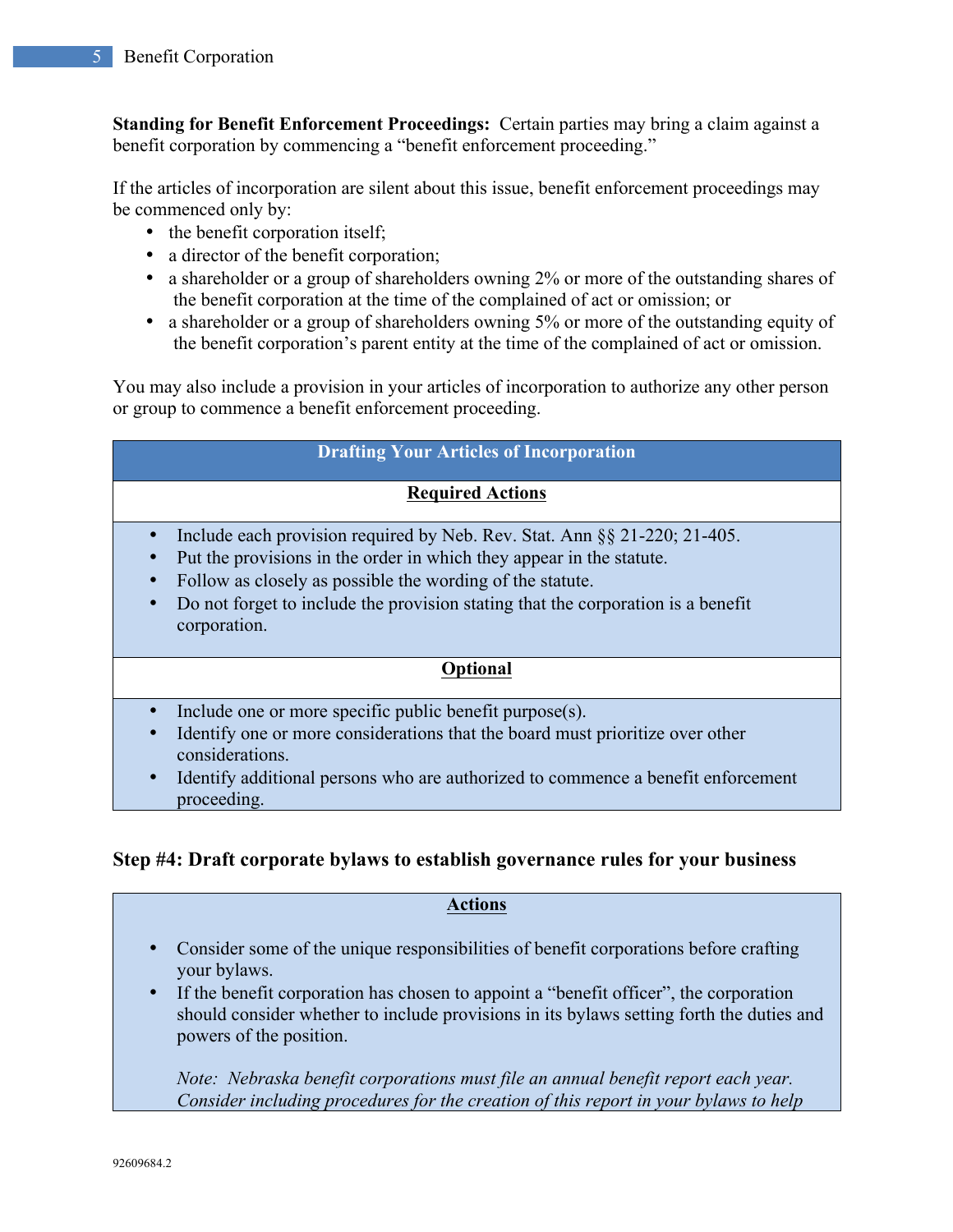*ensure that your business and its purposes are aligned.* 

# **Step #5: Draft resolutions to be adopted at an initial meeting of the directors or by unanimous written consent in lieu of a meeting**

After your corporation is formed or in connection with its formation, you should hold a meeting of the directors, at which the board's resolutions are adopted and recorded in corporate minutes. Alternatively, a meeting of the directors is not required if all directors consent in a signed writing to the proposed resolutions and those consents are included in the corporation's minutes or filed with the corporate records.

### **Actions**

- Hold your first board of directors meeting or obtain written consent to:
	- o Appoint corporate officers.
	- o Adopt bylaws.
	- o Authorize the issuance of stock.
	- o Authorize, approve, and ratify any other preliminary tasks related to the formation of the benefit corporation.

## **Step #6: Post-formation considerations**

After forming your benefit corporation, you should consider taking additional steps to address requirements unique to benefit corporations in Nebraska. For example, you can establish procedures for filing the **"**annual benefit report," which must be filed with the Nebraska Secretary of State within 120 days following the end of your fiscal year or at the same time you deliver any other annual report to your shareholders, if earlier. Additionally, you must provide the annual benefit report to your shareholders within 120 days following the end of the benefit corporation's fiscal year or at the same time you deliver any other annual report to your shareholders, if earlier. Your benefit report should be accessible free of charge to the public. Nebraska also requires the benefit corporation to post the report to the public portion of the company's website.<sup>1</sup> For help with generating your annual benefit report, access the online tool here.

The preparation of your annual benefit report requires your company to choose a standard for defining, reporting, and assessing your corporation's overall corporate social and environmental performance. This is known as the "third-party standard." The standard you select must be comprehensive, independent, credible, and transparent. For more information on third-party standards, visit benefitcorp.net.

<sup>&</sup>lt;sup>1</sup> Note: The compensation paid to directors and financial or proprietary information may be omitted from the copy of the benefit report posted online or provided when requested.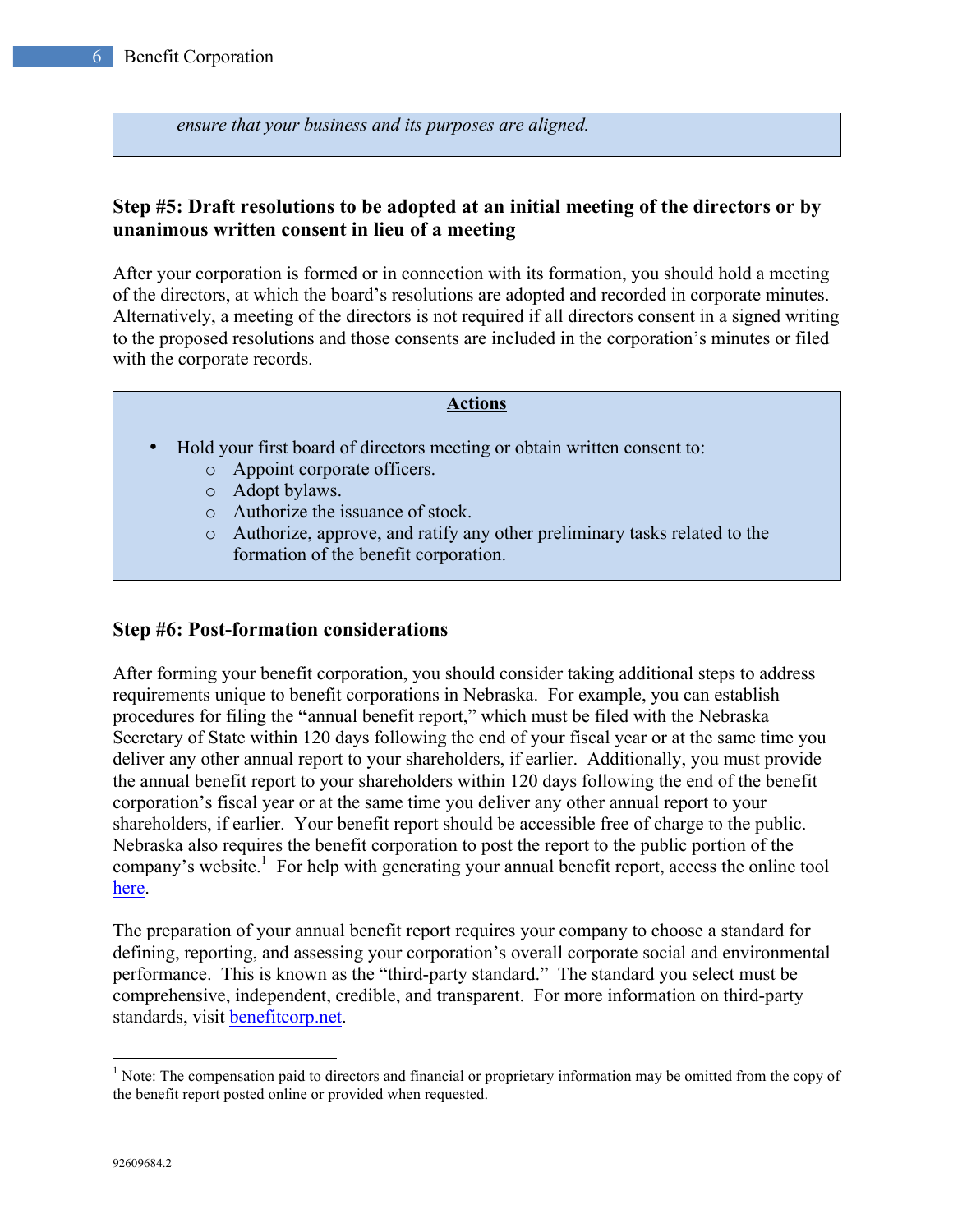#### **Actions**

- Choose a third-party standard.
- Set a timeline with key dates for the preparation and filing of your annual benefit report.
- Deliver your report to each shareholder within 120 days of the end of the fiscal year or at the same time you deliver any other annual report to your shareholders, if earlier.
- File your report with the Nebraska Secretary of State within 120 days of the end of the fiscal year or at the same time you deliver any other annual report to your shareholders, if earlier.
- Post the annual report on your website.

#### **Summary: To Form a New Benefit Corporation**

## • **In connection with formation:**

- o Draft articles of incorporation.
- o Deliver to the Nebraska Secretary of State:
	- Articles of incorporation.
	- Payment of filing fee.
- o Draft:
	- Resolutions of the incorporator(s).
	- Resolutions of the board, to be adopted at a meeting or by written consent in lieu of a meeting.
	- Bylaws.

## • **Post-formation:**

- o Choose a third-party standard.
- o Prepare the annual benefit report.
- o File the annual benefit report with the Nebraska Secretary of State.
- o Send the annual benefit report to all shareholders within 120 days of fiscal yearend or concurrently with any other annual reports you send to shareholders.
- o Post the annual benefit report publically on the company's website.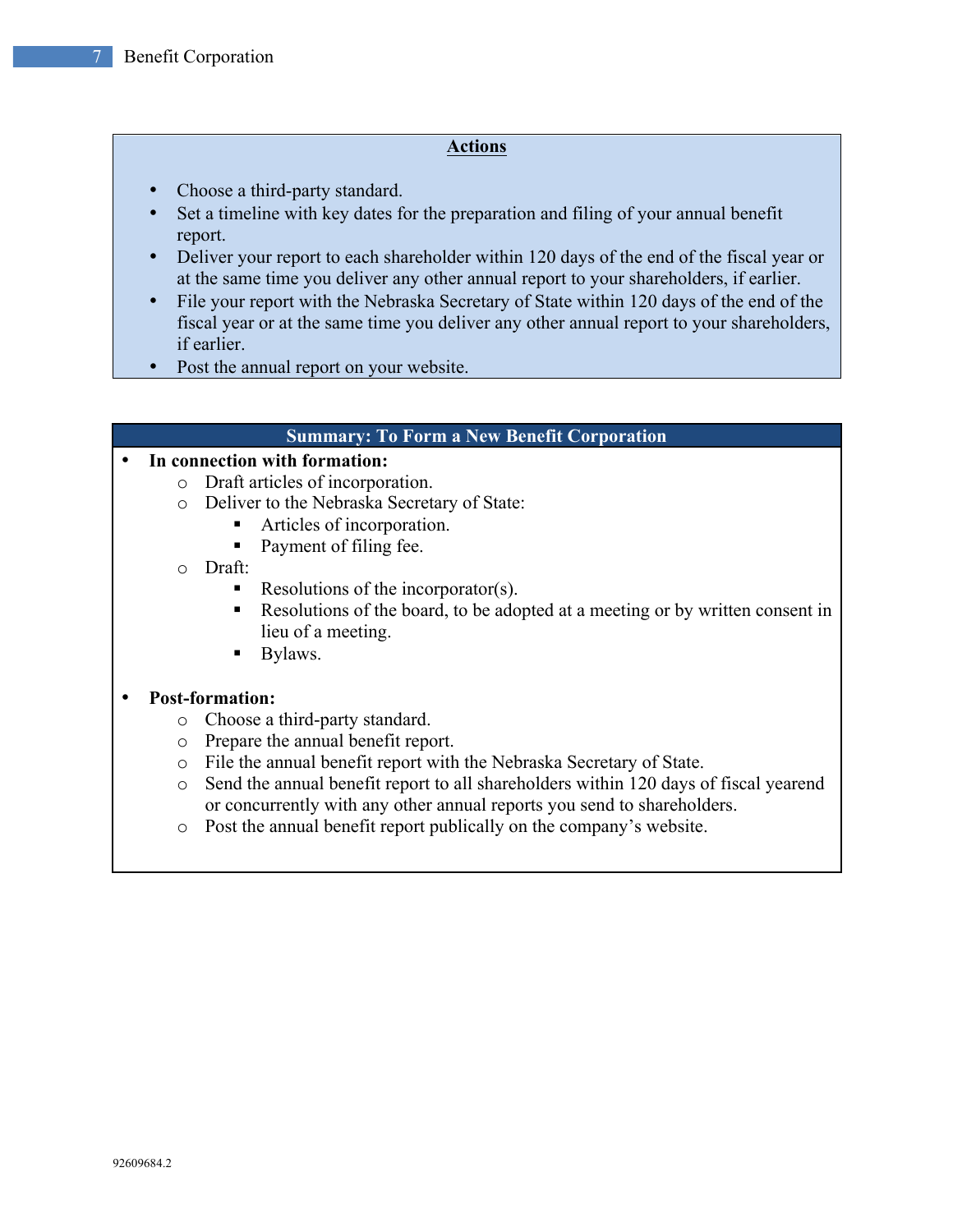# **Converting Your Company into a Benefit Corporation**

An existing corporation can become a benefit corporation by amending its articles of incorporation to include a statement that the organization is a benefit corporation. This How-To Guide addresses the steps required for an existing corporation to become a benefit corporation in Nebraska.

For entities like Limited Liability Companies, Limited Partnerships, or other types of entities that are not standard business corporations, transitioning to a benefit corporation must be accomplished through a conversion or merger. If your existing company is not a business corporation and you would like it to become one, you should seek the assistance of a legal professional.

## **Step #1: Conduct due diligence and plan ahead**

There are no tax implications for an existing corporation that elects to become a benefit corporation, but this transition may impact your organization in other ways. You should review your corporate documents and contracts to determine if any updates or changes may be necessary or desirable after your company becomes a benefit corporation. You should also consider all of the changes and steps that you may need to take as you transition your business into a benefit corporation, like putting procedures in place to measure your social and environmental impact.

| <b>Required Actions</b>                                                                                                                                                        |  |  |
|--------------------------------------------------------------------------------------------------------------------------------------------------------------------------------|--|--|
| Analyze and plan for business implications including:                                                                                                                          |  |  |
| Legal requirements.<br>$\circ$                                                                                                                                                 |  |  |
| Corporate governance considerations.<br>$\circ$                                                                                                                                |  |  |
| Draft amendments to the articles of incorporation:                                                                                                                             |  |  |
| Include a statement that the corporation is a benefit corporation.<br>$\circ$                                                                                                  |  |  |
| <b>Optional Actions</b>                                                                                                                                                        |  |  |
| Draft amendments to bylaws, if any:                                                                                                                                            |  |  |
| Draft amendments to your bylaws governing the management of the benefit<br>$\circ$<br>corporation.                                                                             |  |  |
| Include a statement providing for the benefit director. Publicly traded benefit<br>$\circ$<br>corporations must have a benefit director, while other benefit corporations have |  |  |
| the option to include a benefit director.                                                                                                                                      |  |  |
| Consider an amendment providing for a benefit officer and the duties and<br>$\circ$                                                                                            |  |  |
| powers of the benefit officer, if you choose to have a benefit officer.                                                                                                        |  |  |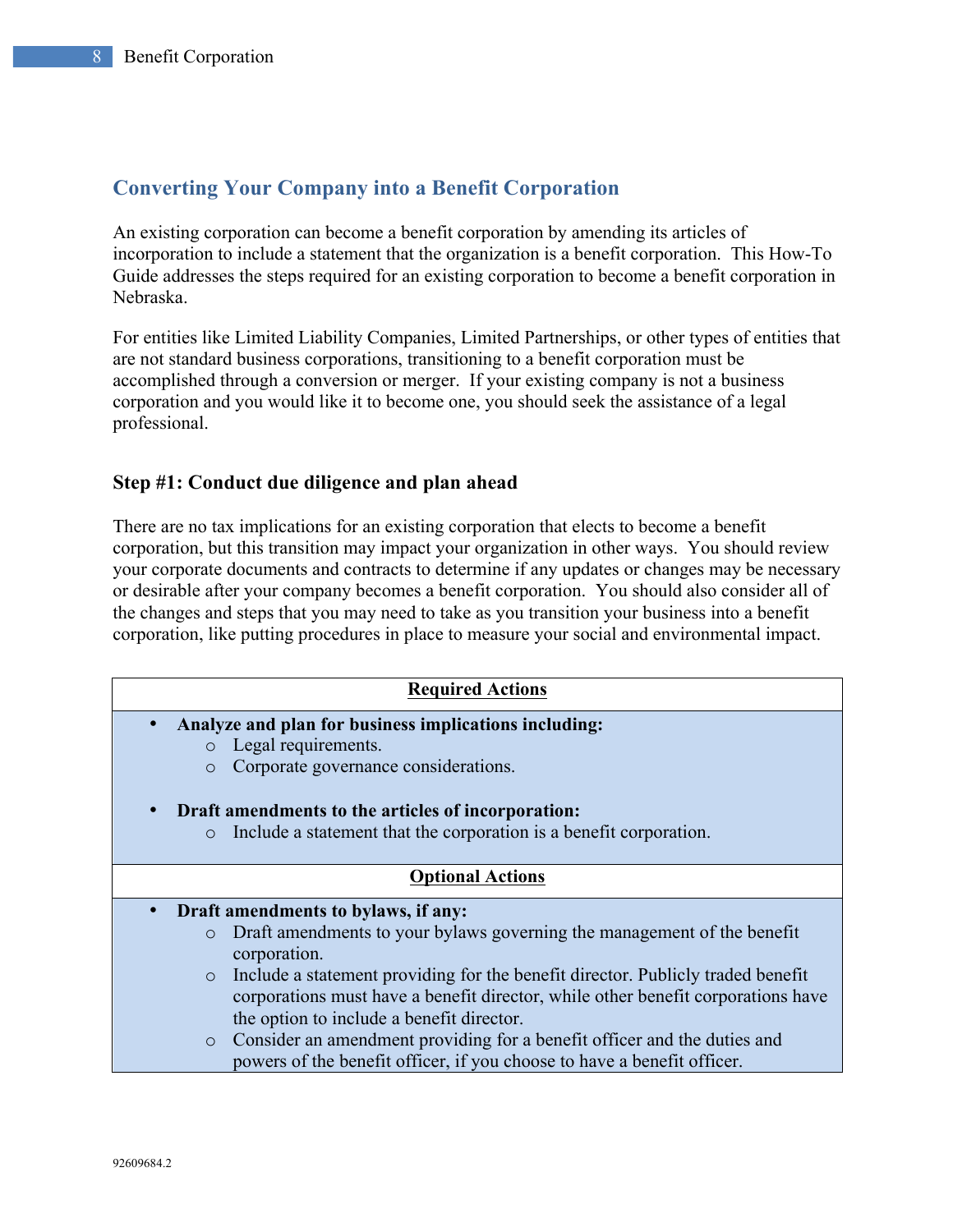|                                                 | <b>Due Diligence</b>                                                                                                                                                                                                                                                                                                                                                                                     |   |
|-------------------------------------------------|----------------------------------------------------------------------------------------------------------------------------------------------------------------------------------------------------------------------------------------------------------------------------------------------------------------------------------------------------------------------------------------------------------|---|
| <b>Contracts</b>                                | Review contracts including any bank or loan documents to<br>determine if any consents, notices, or other actions are required<br>in connection with your company's amendment of its articles of<br>incorporation.                                                                                                                                                                                        | ⋈ |
| Corporate<br>Organizational<br><b>Documents</b> | Review corporate charter and bylaws to determine if you would<br>like or need to make any changes as a result of electing benefit<br>corporation status.<br>Review corporate charter, bylaws, and any voting or other<br>shareholder agreements to determine if any consents, notices,<br>or other actions are required in connection with your<br>company's amendment of its articles of incorporation. | ∇ |

# **Step #2: Draft amendments to the articles of incorporation**

You must amend the articles of incorporation to include a statement that your company is a benefit corporation. You can do this by drafting your own amendments and filing them with the Secretary of State. Below we describe what amendments to the articles of incorporation you must make, as well as optional amendments that are permitted, but not required, by the Benefit Corporation Act.

**Statement of Status:** You must include an amendment to the articles of incorporation that states explicitly that the company is a benefit corporation. This can be accomplished by drafting an amendment that includes the following language: "This corporation is a benefit corporation."

**Purpose:** By virtue of the Benefit Corporation Act, all benefit corporations automatically have the purpose of creating a material positive impact on society and the environment. This is called "general public benefit." You also have the option of amending the articles of incorporation to identify one or more "specific public benefit" purposes in your articles.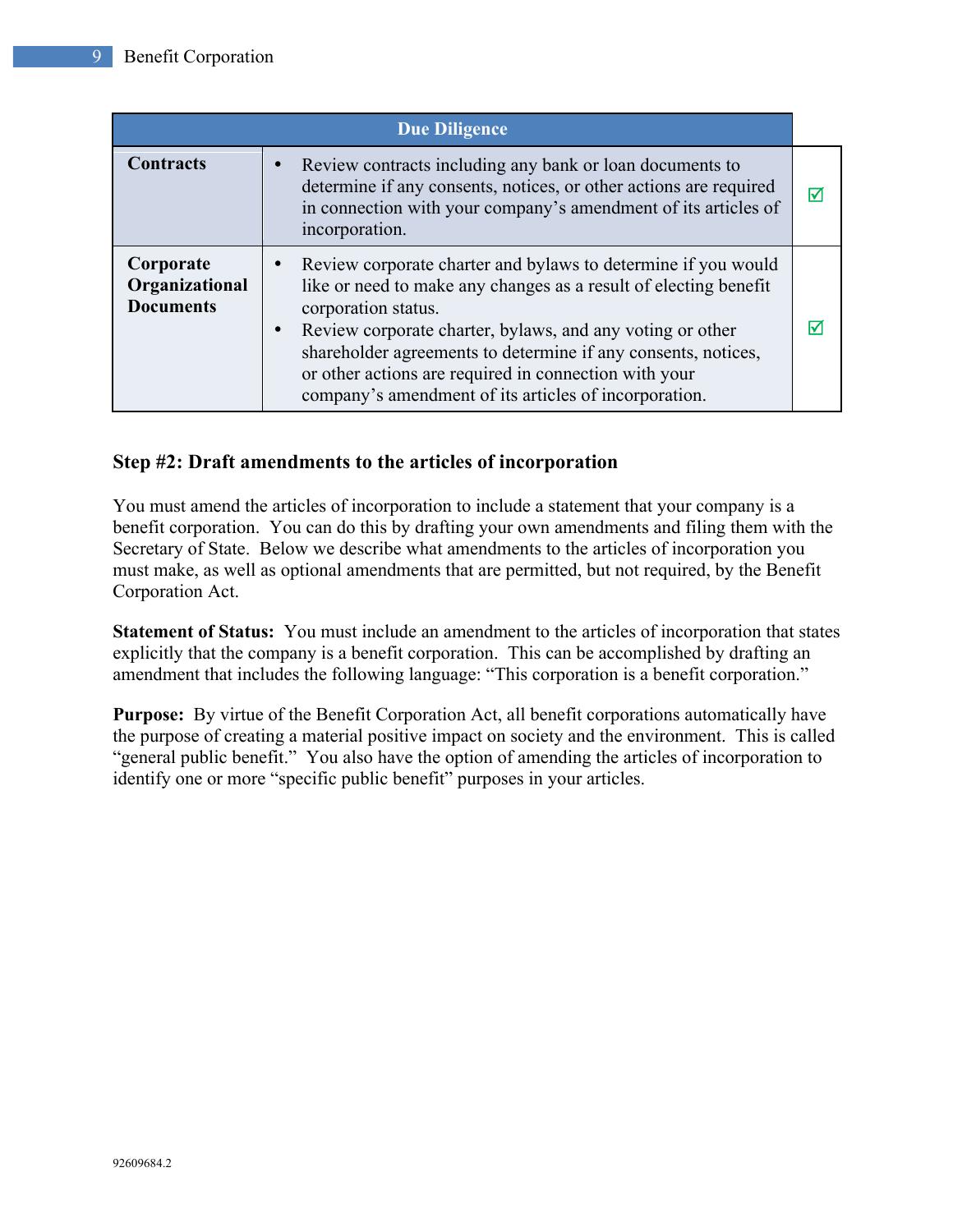## **Optional: Include Specific Public Benefits In Your Articles of Incorporation**

Nebraska permits benefit corporations to include one or more specific public benefit purposes in their articles of incorporation. Examples of "specific public benefits" include:

- Providing low-income or underserved individuals or communities with beneficial products or services.
- Promoting economic opportunity for individuals or communities beyond the creation of jobs in the normal course of business.
- Protecting or restoring the environment.
- Improving human health.
- Promoting the arts, sciences, or advancement of knowledge.
- Increasing the flow of capital to entities with a purpose to benefit society or the environment.
- Conferring any other particular benefit on society or the environment as specified in the benefit corporation's articles of incorporation.

*Note: In Nebraska, you may amend the articles of incorporation to amend, add, or delete a specific public benefit if approved by your shareholders in a minimum status vote (two-thirds of each class the outstanding shares in the company must vote to approve).* 

**Standard of Conduct:** The directors of a benefit corporation are required to consider the effect that their actions or inaction has on the following:

- The shareholders of the benefit corporation.
- The employees and workforce of the benefit corporation, its subsidiaries, and its suppliers.
- The interests of customers as beneficiaries of the general public benefit or specific public benefit purposes of the benefit corporation.
- Community and societal factors, including those of each community in which offices or facilities of the benefit corporation, its subsidiaries, or its suppliers are located.
- The local and global environment.
- The short-term and long-term interests of the benefit corporation, including benefits that may accrue to the benefit corporation from its long-term plans and the possibility that these interests may be best served by the continued independence of the benefit corporation.
- The ability of the benefit corporation to accomplish its general public benefit purpose and any specific public benefit purpose.

You may amend the articles of incorporation to require directors to prioritize certain of the above-mentioned interests in pursuit of your company's general public benefit purpose or specific public benefit purpose, if any, by including a provision in the articles of incorporation that it intends to give priority to certain considerations over others.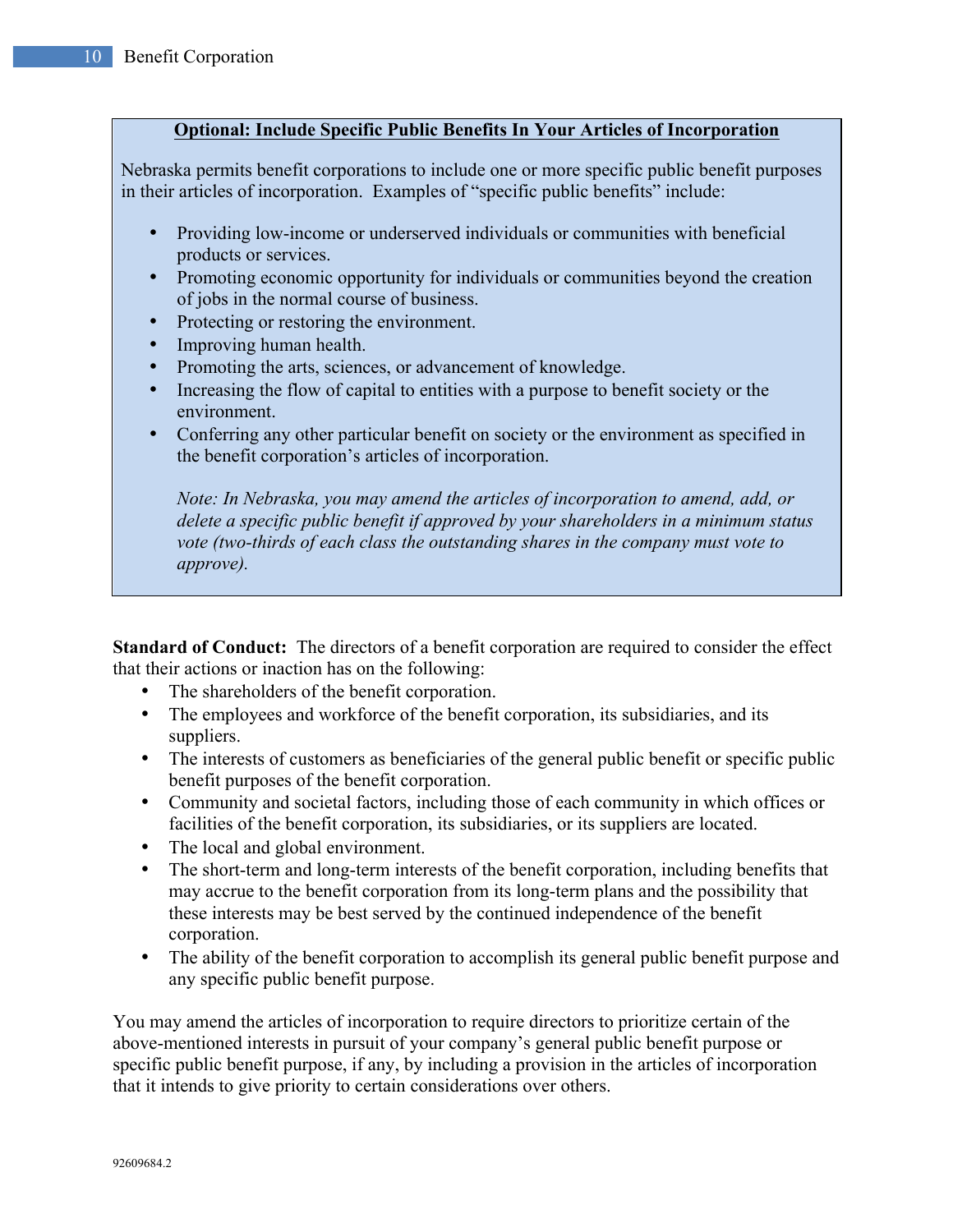**Standing for Benefit Enforcement Proceedings:** Certain parties may bring a claim against a benefit corporation by commencing a "benefit enforcement proceeding."

If the articles of incorporation are silent about this issue, benefit enforcement proceedings may be commenced only by:

- the benefit corporation itself;
- a director of the benefit corporation;
- a shareholder or a group of shareholders owning 2% or more of the outstanding shares of the benefit corporation at the time of the complained of act or omission; or
- a shareholder or a group of shareholders owning 5% or more of the outstanding equity of the benefit corporation's parent entity at the time of the complained of act or omission.

You may also include a provision in your articles of incorporation to authorize any other person or group to commence a benefit enforcement proceeding.

| <b>Drafting Amendments to Your Articles of Incorporation</b>                                                                                                                                                                                                                                                                                                             |  |  |  |  |
|--------------------------------------------------------------------------------------------------------------------------------------------------------------------------------------------------------------------------------------------------------------------------------------------------------------------------------------------------------------------------|--|--|--|--|
| <b>Required Actions</b>                                                                                                                                                                                                                                                                                                                                                  |  |  |  |  |
| Include each provision required by Neb. Rev. Stat. Ann §§ 21-405; 21-2,155.<br>$\bullet$<br>Put the provisions in the order in which they appear in the statute.<br>$\bullet$<br>Follow as closely as possible the wording of the statute.<br>$\bullet$<br>Do not forget to include the provision stating that the corporation is a benefit<br>$\bullet$<br>corporation. |  |  |  |  |
| <b>Optional Amendments</b>                                                                                                                                                                                                                                                                                                                                               |  |  |  |  |
| Include one or more specific public benefit purpose(s).<br>Identify one or more considerations that the board must prioritize over other<br>$\bullet$<br>considerations.                                                                                                                                                                                                 |  |  |  |  |

• Identify additional persons who are authorized to commence a benefit enforcement proceeding.

# **Step #3: Obtain board approval of the amendments at a meeting of the directors or by unanimous written consent in lieu of a meeting**

The board of directors will have to approve any amendments to the existing articles of incorporation and any amendments to the bylaws by adopting resolutions that reflect the board's approval of the amendments, using the procedures laid out in Neb. Rev. Stat. Ann §§ 21-2,152; 21-2,154, your current articles of incorporation and bylaws. You may convene a special meeting to vote on your plan or conduct a vote during one of your scheduled board meetings. The amendments must be approved by a majority of the board at a meeting where a quorum is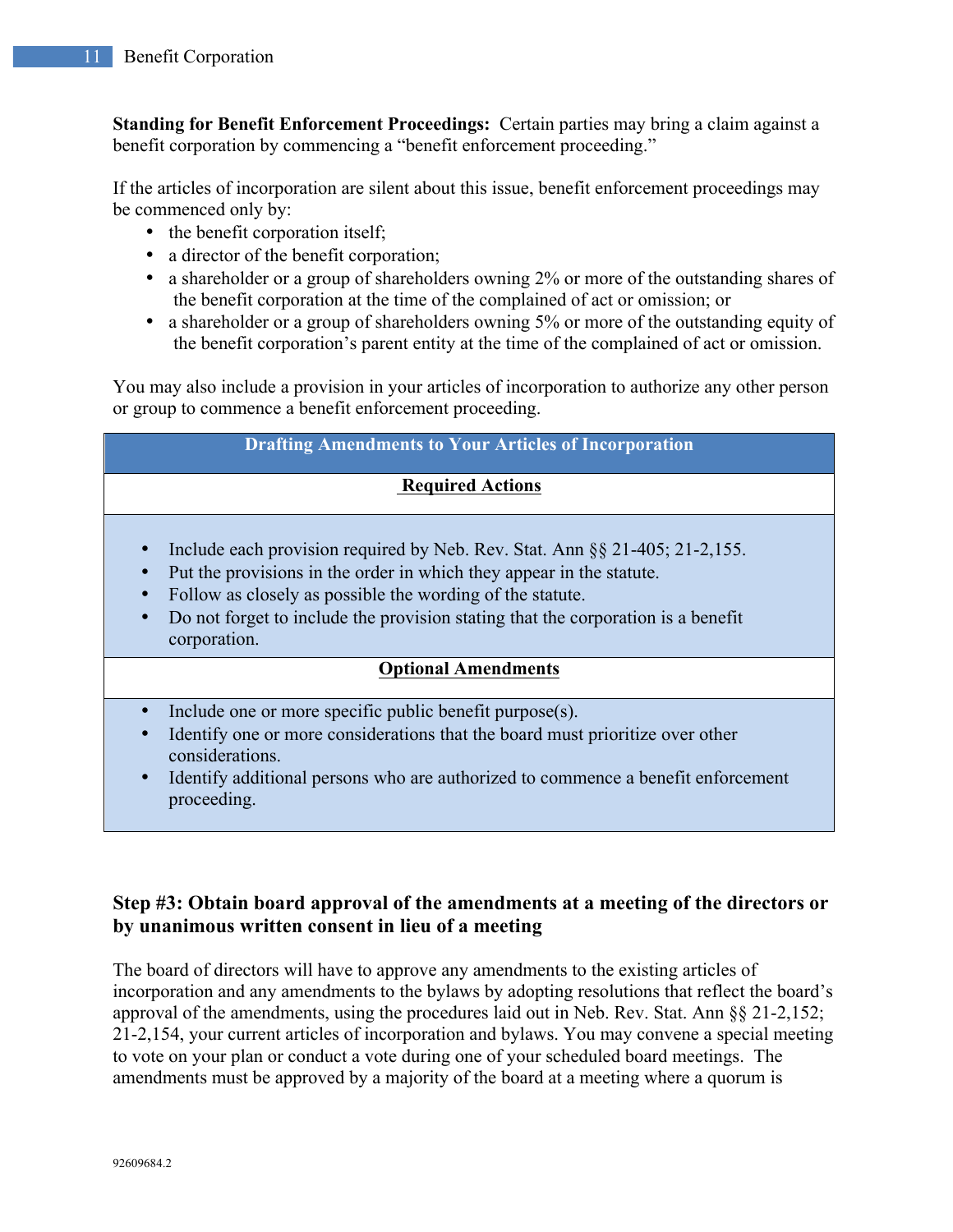present. The board must then adopt resolutions approving the amendments and record the resolutions in the minutes.

Alternatively, if your bylaws so allow, the board may adopt the resolutions in lieu of a meeting if all directors consent in a signed writing to the proposed actions and those consents are included in the corporation's minutes or filed with the corporate records. Check your articles of incorporation and your bylaws for any additional requirements for board approval of amendments that they may impose.

#### **Actions**

- Review your articles of incorporation and bylaws to determine the procedures required for the board to adopt amendments to those documents.
- Propose your amendments at a regular meeting or a special meeting of the board of directors and vote on the proposal, or obtain the written signed consent of all directors authorizing the amendments.
- Document the board's approval with resolutions recorded in the meeting minutes.

*Note: If by vote, the board must approve the amendments by a majority vote in favor of the amendments at a meeting where a quorum is present.*

# **Step #4: Obtain shareholder approval of the amendments and the election of benefit corporation status**

Your shareholders will have to approve the decision to become a benefit corporation and the required amendments to the articles of incorporation. Shareholders can approve the amendment by voting at a shareholder meeting or by signing a written consent. When voting to amend the articles of incorporation to include the statement that the corporation is a benefit corporation, the amendment must be passed by a "minimum status vote," in which the holders of at least twothirds of each class of the outstanding shares in the corporation approve the amendment.

A shareholder meeting is not required if the action is approved by all of the shareholders evidenced by one or more consents describing the proposed action or amendment, signed by each shareholder and included in the minutes or filed with the corporate records reflecting the action approved. Check your articles of incorporation and your bylaws for any additional requirements for shareholder approval of amendments that they may impose.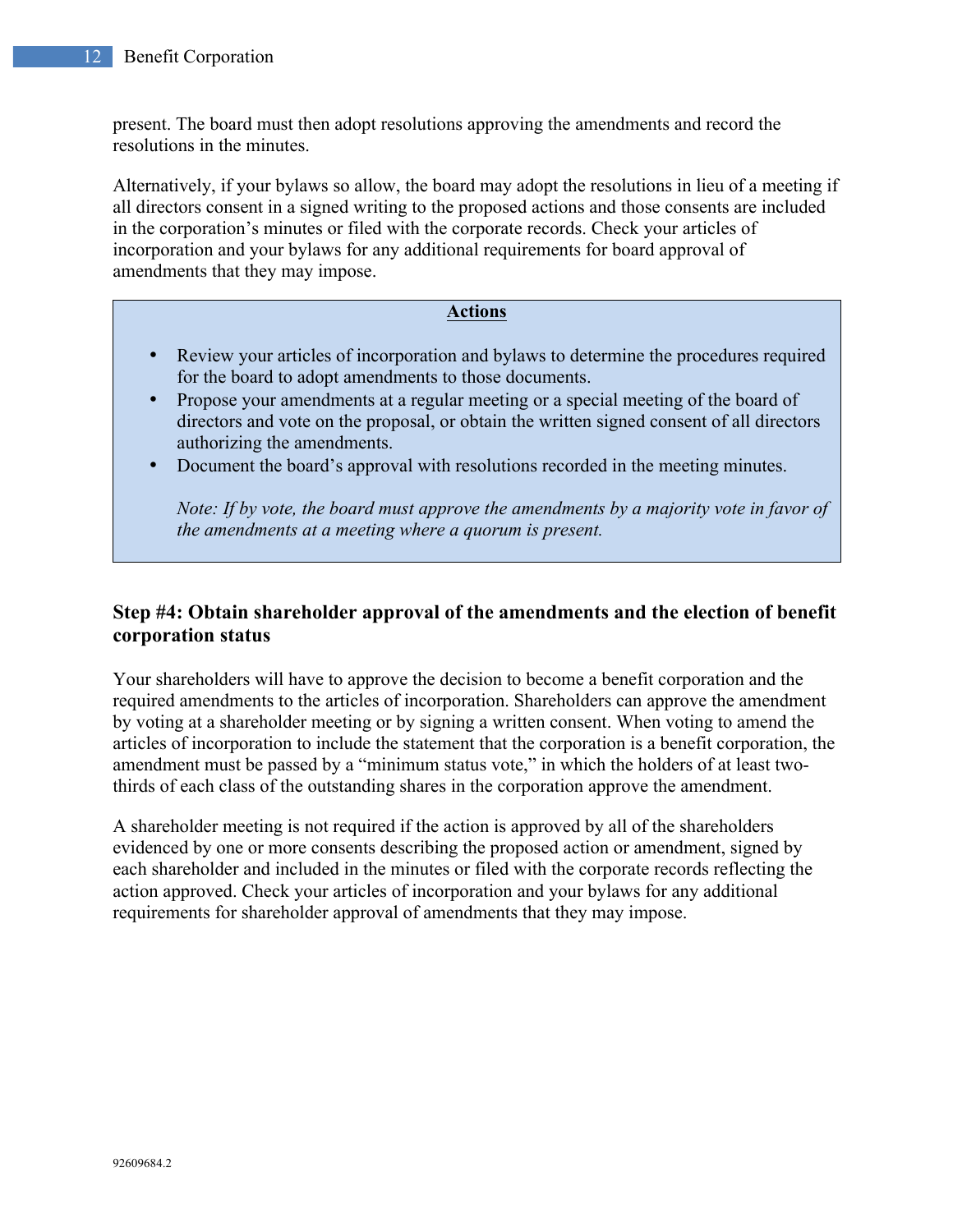#### **Actions**

- Review your articles of incorporation and bylaws to determine the procedures required for the shareholders to adopt amendments to those documents.
- Hold a vote on any amendments to your articles of incorporation or draft a consent and have it signed by all shareholders.
- Document the shareholders' approval in the meeting minutes or corporate records.

*Note: A "minimum status vote" is needed for shareholder approval of the amendment to the articles stating that the corporation is a benefit corporation ("Minimum status vote" means the approval of the holders of at least 2/3 of each class of the outstanding shares of each class of shares entitled to vote, regardless of any voting limitations in the articles).*

# **Step #5: File the amendments to the articles of incorporation**

File your approved amendments to your articles of incorporation with the Nebraska Secretary of State.

# **Step #6: Post-conversion considerations**

After forming your benefit corporation, you should consider taking additional steps to address requirements unique to benefit corporations in Nebraska. For example, you can establish procedures for filing the **"**annual benefit report," which must be filed with the Nebraska Secretary of State within 120 days following the end of your fiscal year or at the same time you deliver any other annual report to your shareholders, if earlier. Additionally, you must provide the annual benefit report to your shareholders within 120 days following the end of the benefit corporation's fiscal year or at the same time you deliver any other annual report to your shareholders, if earlier. Your benefit report should be accessible free of charge to the public. Nebraska also requires the benefit corporation to post the report to the public portion of the company's website.<sup>2</sup> For help with generating your annual benefit report, access the online tool here.

The preparation of your annual benefit report requires your company to choose a standard for defining, reporting, and assessing your corporation's overall corporate social and environmental performance. This is known as the "third-party standard." The standard you select must be comprehensive, independent, credible, and transparent. For more information on third-party standards, visit benefitcorp.net.

<sup>&</sup>lt;sup>2</sup> Note: The compensation paid to directors and financial or proprietary information may be omitted from the copy of the benefit report posted online or provided when requested.